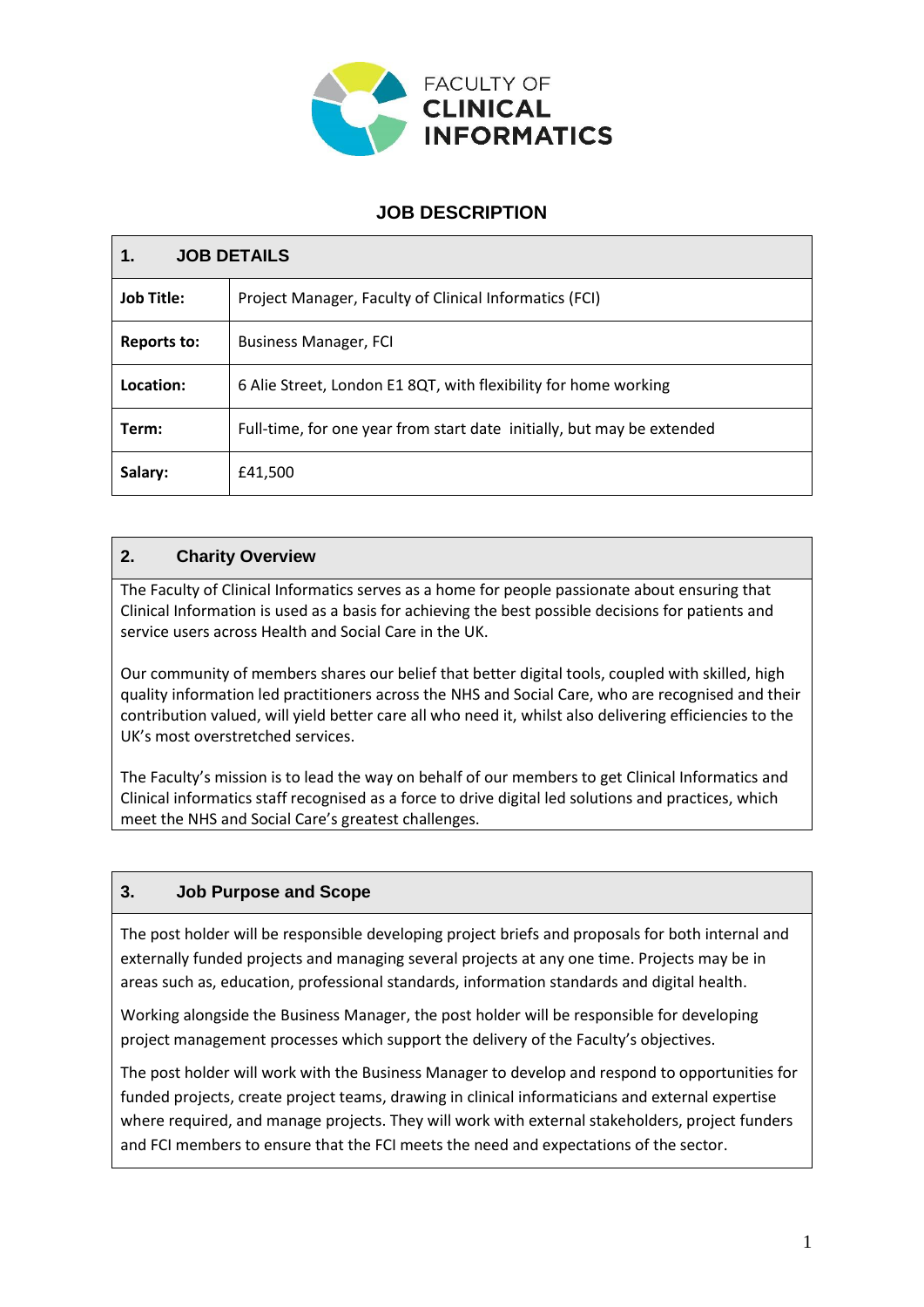# **5. RESPONSIBILITIES**

### **Project Management**

- To manage FCI projects
- To develop effective project management processes and documentation
- To identify opportunities for projects and to develop proposals for projects and submissions in liaison with the Business Manager, Executive team and Standing Committees as relevant
- To work with the Business Manager to develop and maintain a register of clinical informaticians and others to engage in consultancy projects
- To manage designated projects, both externally commissioned and internal to the Faculty adhering to the project scope, project management plan and budget, and ensuring all risks are identified and actioned appropriately
- To produce project summaries and reports as necessary
- Ensure effective activity delivery for each project managed, from selection and set up through to end of project reporting, legacy planning, post project review and transfer of project assets/knowledge

### **Contract Management**

- To provide appropriate contractual documentation required for invoicing
- To manage contracts with clinical informaticians and others who are contracted to work as part of an FCI project team
- To escalate risks or issues to the Business Manager and Executive team, as appropriate.
- To be responsible for ensuring the efficient recruitment of clinical informaticians and other project team members – making certain that standard operating procedures are adhered to

# **Engaging Stakeholders**

- To work with the Business Manager, Executive and Standing Committee members to identify, and where appropriate, engage with, potential new stakeholders
- To attend Executive, Council and Standing Committee and Trustee Board meetings as relevant to report on progress. To liaise regularly with members of these groups to ensure that project outputs integrate appropriately with wider Faculty initiatives

### **Information and resources**

- To disseminate up-to-date high-quality information relevant to projects through website and e-newsletters, and to appropriate groups as necessary, in conjunction with Marketing and Communications colleagues
- To be responsible for ensuring that all information retained by the Faculty regarding projects are in line with the Faculty Data Protection policy

# **Budgets and Finance**

• To manage appropriate budget lines, ensuring that individuals adhere to policies on expenditure and the budget does not overspend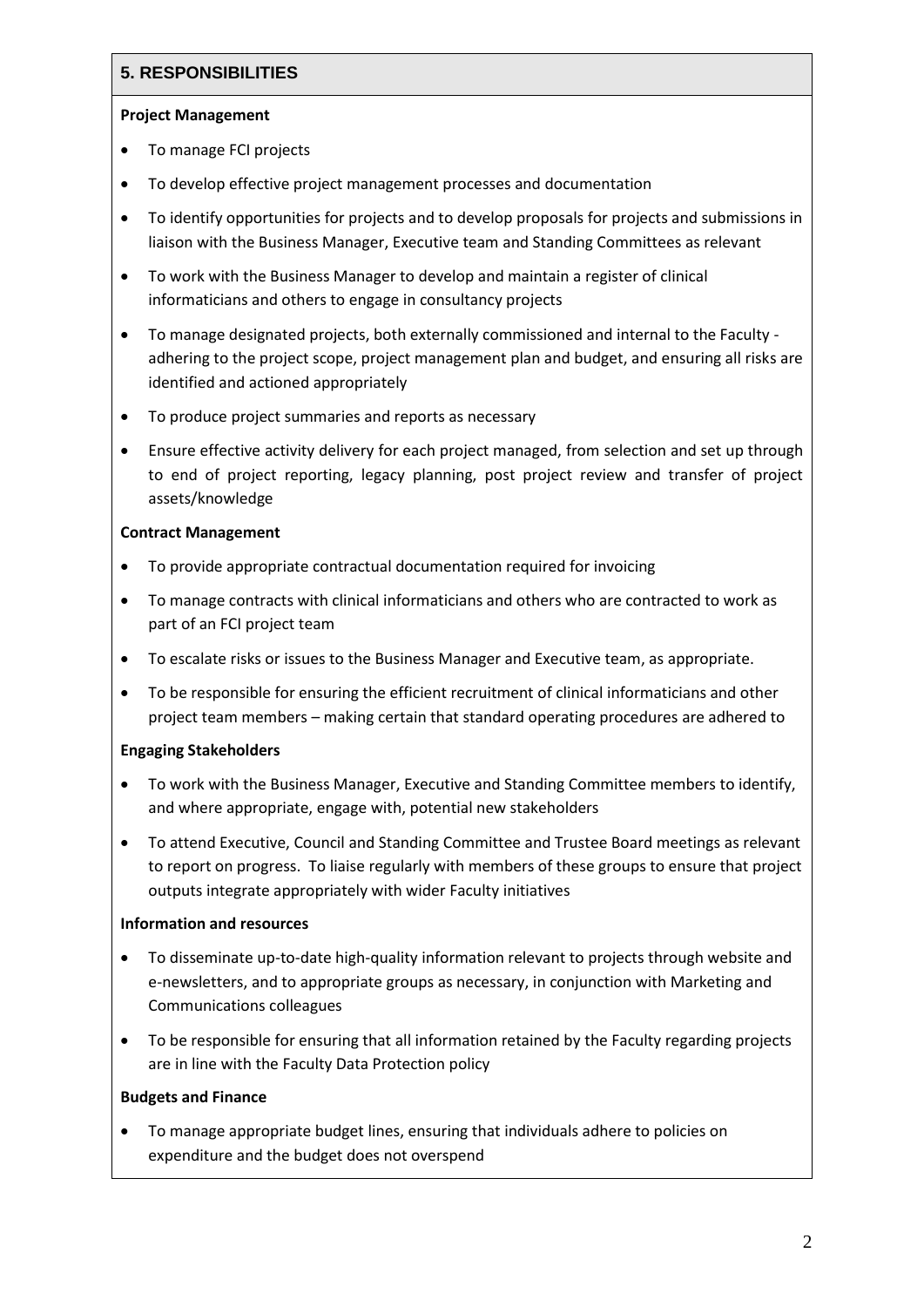- Supporting the business manager in producing accurate financial reports for the Trustee Board
- To support the Business Manager in preparing funding bids, including budgets and income and expenditure calculations

### **Communications and Engagement**

- To contribute to Faculty marketing and communications promoting and disseminating project outputs both to membership and external audiences, working with Marketing and Communications colleagues to develop and deliver appropriate approaches
- To advise on appropriate messaging around projects and programmes of work.

### **General Responsibilities**

- To work with the Business to produce regular reports and briefings as required for the Council and Trustee Board
- To contribute to the Faculty Conferences and other events
- To maintain responsibility for own health and safety, and that of people in close working relationships, complying with all statutory and company policies
- To adhere to all Faculty policies and procedures
- To actively champion and promote the Faculty's Diversity and Equality policy
- Alongside your key duties you may be asked to complete other tasks as and when necessary and reasonably required in line with business needs.

**This job description is dynamic in line with the work of FCI, and may be subject to change in consultation with the post holder.**

| KNOWLEDGE, SKILLS AND EXPERIENCE REQUIRED<br>4.                                                  |           |
|--------------------------------------------------------------------------------------------------|-----------|
| <b>Education</b>                                                                                 |           |
| Educated to degree level or higher (or relevant professional qualification /<br>٠<br>experience) | Essential |
| Health informatics training or working experience                                                | Desirable |
| Recognised project management training                                                           | Desirable |
| <b>Experience of</b>                                                                             |           |
| Project Management in a multidisciplinary setting                                                | Essential |
| Stakeholder Engagement                                                                           | Essential |
| Meeting/Committee Management                                                                     | Essential |
| Undertaking literature reviews, survey design and quantitative and<br>qualitative analysis       | Essential |